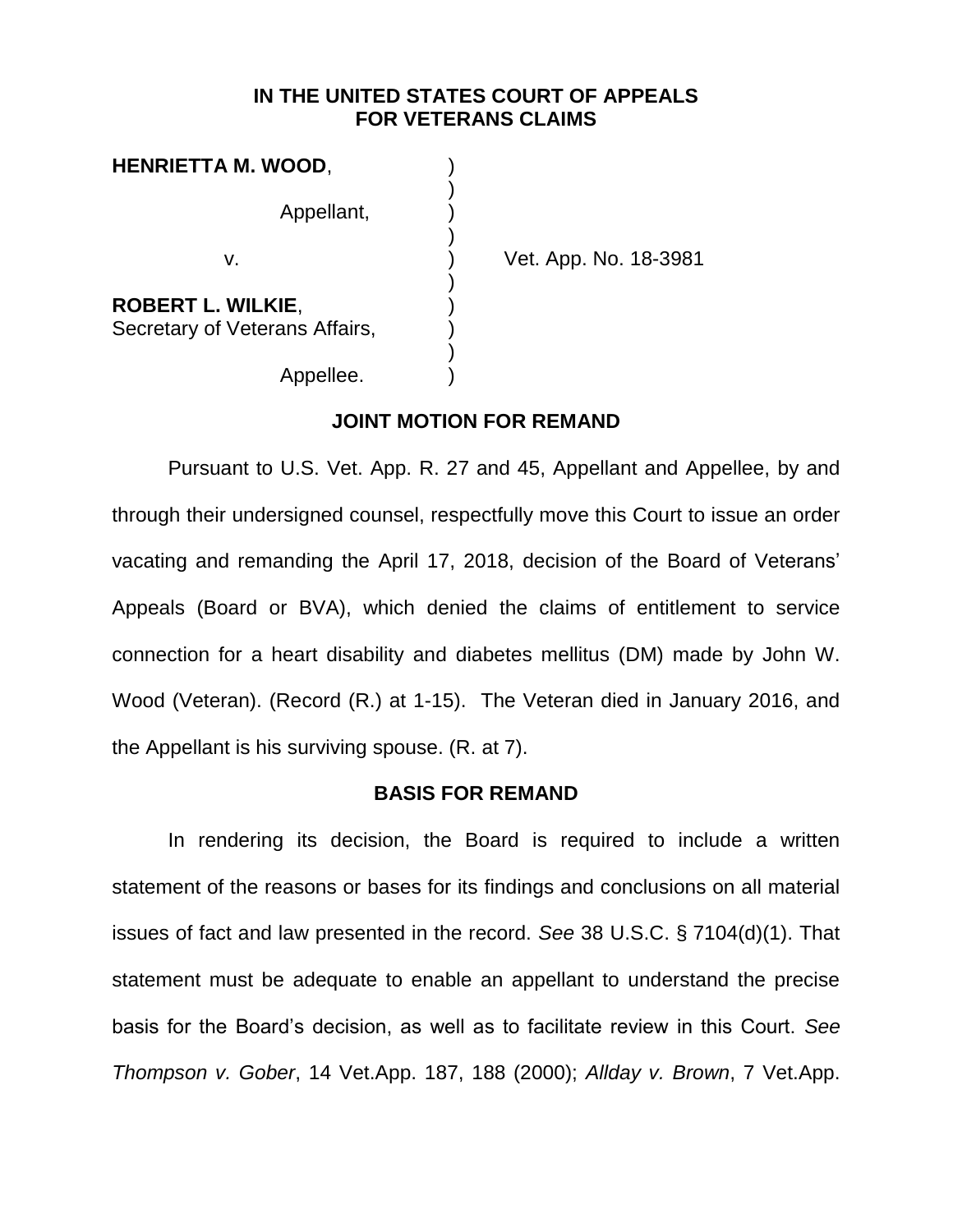517, 527 (1995). To comply with this requirement, the Board must analyze the credibility and probative value of the evidence, account for the evidence it finds to be persuasive or unpersuasive, and provide the reasons for its rejection of any material evidence favorable to Appellant. *See Caluza v. Brown*, 7 Vet.App. 498, 506 (1995), *aff'd per curiam*, 78 F.3d 604 (Fed. Cir. 1996) (table).

Additionally, in rendering its decision, the Board must provide a statement of reasons and bases that addresses all issues raised by the claimant or the evidence of record, *Robinson v. Mansfield*, 21 Vet.App. 545, 552 (2008), and discuss all provisions of law and regulation where they are made "potentially applicable through the assertions and issues raised in the record," *Schafrath v. Derwinski*, 1 Vet.App. 589 (1991). The Board errs when it does not address arguments or assertions presented by a claimant. *See Smith v. Derwinski*, 2 Vet.App. 137, 141 (1992); *see also EF v. Derwinski*, 1 Vet.App. 324, 326 (1991).

In this case, the Board noted that the Veteran claimed he was exposed to an herbicide agent in service and that it caused his heart disability and DM. (R. at

9). The Board then noted that Appellant served in Thailand and that:

Under the procedures outlined in the M21-1MR, if a Veteran served at the Royal Thai Air Force Bases of U-Tapao, Ubon, Nakhon Phanom, Udorn, Takhli, Korat or Don Muang during the Vietnam Era as a security policeman, security patrol dog handler, member of the security police squadron, or otherwise served near the air base perimeter, as shown by evidence of daily work duties, performance evaluations, or other credible evidence, then herbicide exposure may be conceded on a direct or facts-found basis. *See* VBA Manual M21-1, IV.ii.1.H.5.b.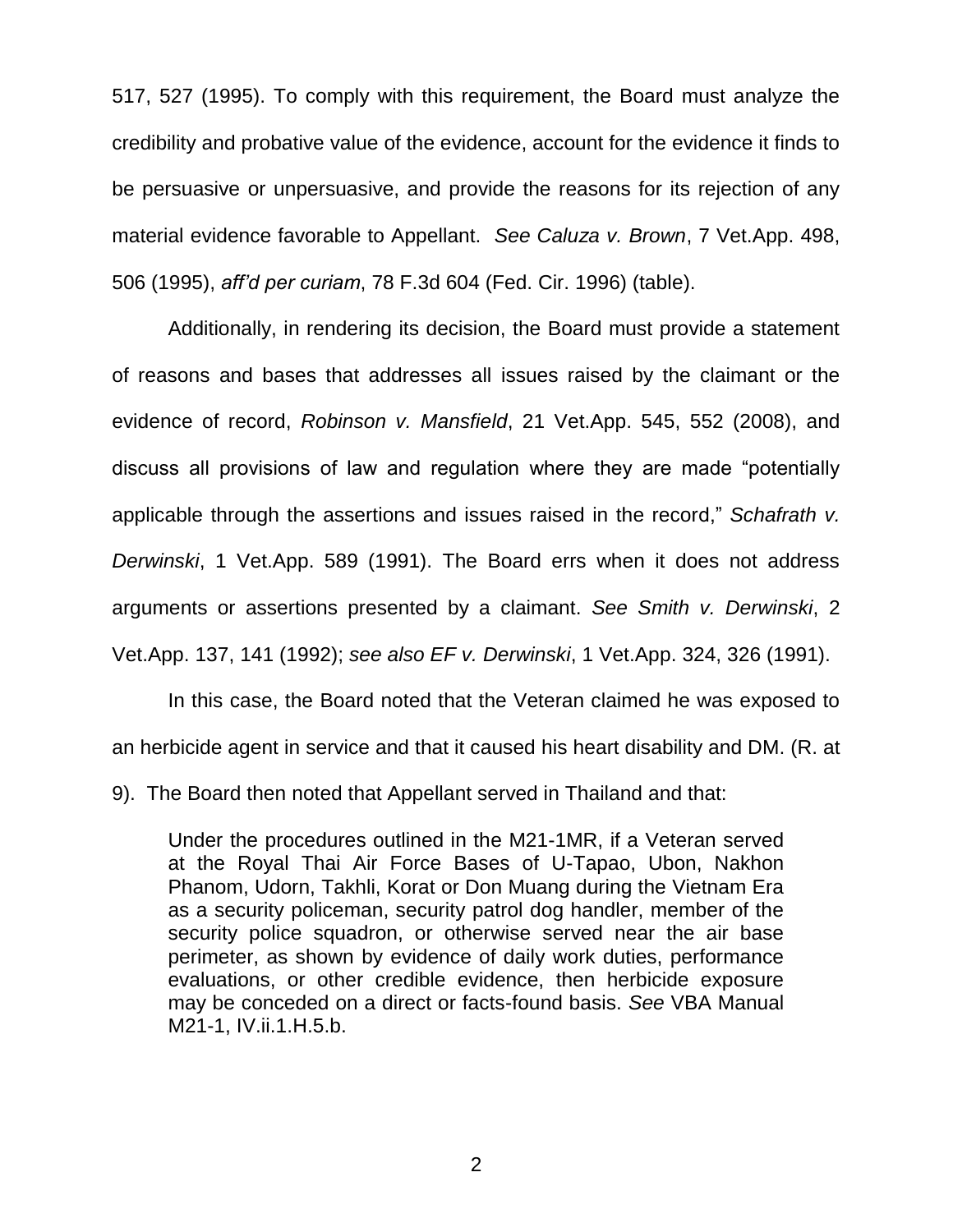*Id*. The Board then determined that, *inter alia*, "the Veteran [was] not shown to have been exposed to an herbicide agent during his military service. He is not shown to have duties involving the perimeter of the air base" and then denied his claims. (R. at 11) (underline added). However, the parties agree that the Board did not support its findings with any adequate analysis, and as such, the Board did not provide a statement of the reasons or bases for its decision. *See Allday v. Brown*, 7 Vet.App. 517, 527 (1995); *Gilbert*, 1 Vet.App. at 59.

The parties agree that remand is warranted because the Board did not address the explicit argument that the Veteran served on the Takhli air base on the flight line, which meant he worked near the perimeter of the base and was thus exposed to herbicides. Here, Appellant, via her representative, submitted a February 23, 2018, "Response to VCAA Letter" and specifically argued that the M-21 gave special consideration in relation to herbicide exposure to veterans that worked near the perimeter of a Thailand military base and that this applied to the Veteran because:

The Veteran was a weapons mechanic and weapons maintenance Supervisor while serving at Takhil and his performance reports note work on the flight line and accommodations for loading and unloading aircraft. Recent BVA decision notes that service of flight line is service on the perimeter [and] attached your reference [is that decision].

(R. at 57 (51-57)). Additionally, on March 6, 2018, Appellant, via her representative, submitted a "Response to SSOC" and again argued that the M-21 gave special consideration in relation to herbicide exposure to veterans that

3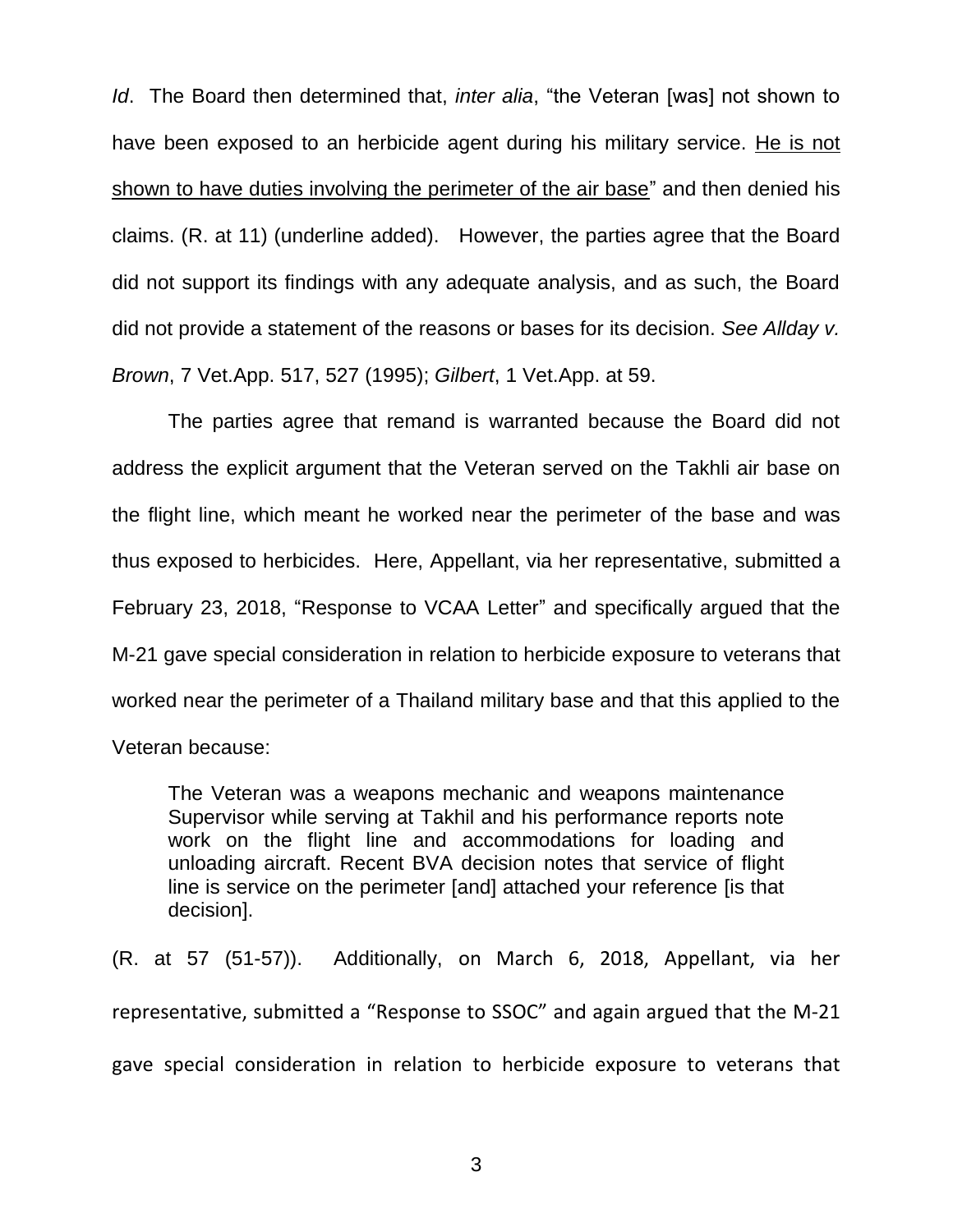worked near the perimeter of a Thailand military base and that this applied to the Veteran since he worked on the flight line near the perimeter of the base. (R. at 19). Because Appellant's argument was not addressed by the Board, the parties agree that remand is warranted for such consideration in the first instance. *Gilbert v. Derwinski*, 1 Vet.App. 49, 56-57 (1990).

Additionally, upon remand, the Board must consider all applicable laws and regulations, analyze the credibility and probative value of the evidence, to include lay evidence, account for the evidence that it finds persuasive or unpersuasive, and provide the reasons for its rejection of any material evidence favorable to the claimant. *See* 38 U.S.C. § 7104; *Dela Cruz v. Principi*, 15 Vet. App. 143, 149 (2001) (finding that the Board is not required to discuss all evidence of record but must discuss relevant evidence); *See Buchanan v. Nicholson*, 451 F.3d 1331, 1337 (Fed. Cir. 2006) (noting Board must determine whether lay evidence is credible in and of itself); *Gabrielson v. Brown*, 7 Vet.App. 36, 39-40 (1994). The requirement of providing adequate reasons and bases is a statutory mandate that the BVA must adhere to in adjudicating a claim. 38 U.S.C. § 7104(d)(1); *Allday v. Brown*, 7 Vet.App. 517, 527 (1995).

The parties agree that this joint motion and its language are the product of the parties' negotiations. The Secretary further notes that any statements made herein shall not be construed as statements of policy or the interpretation of any statute, regulation, or policy by the Secretary. Appellant also notes that any statements made herein shall not be construed as a waiver as to any rights or VA

4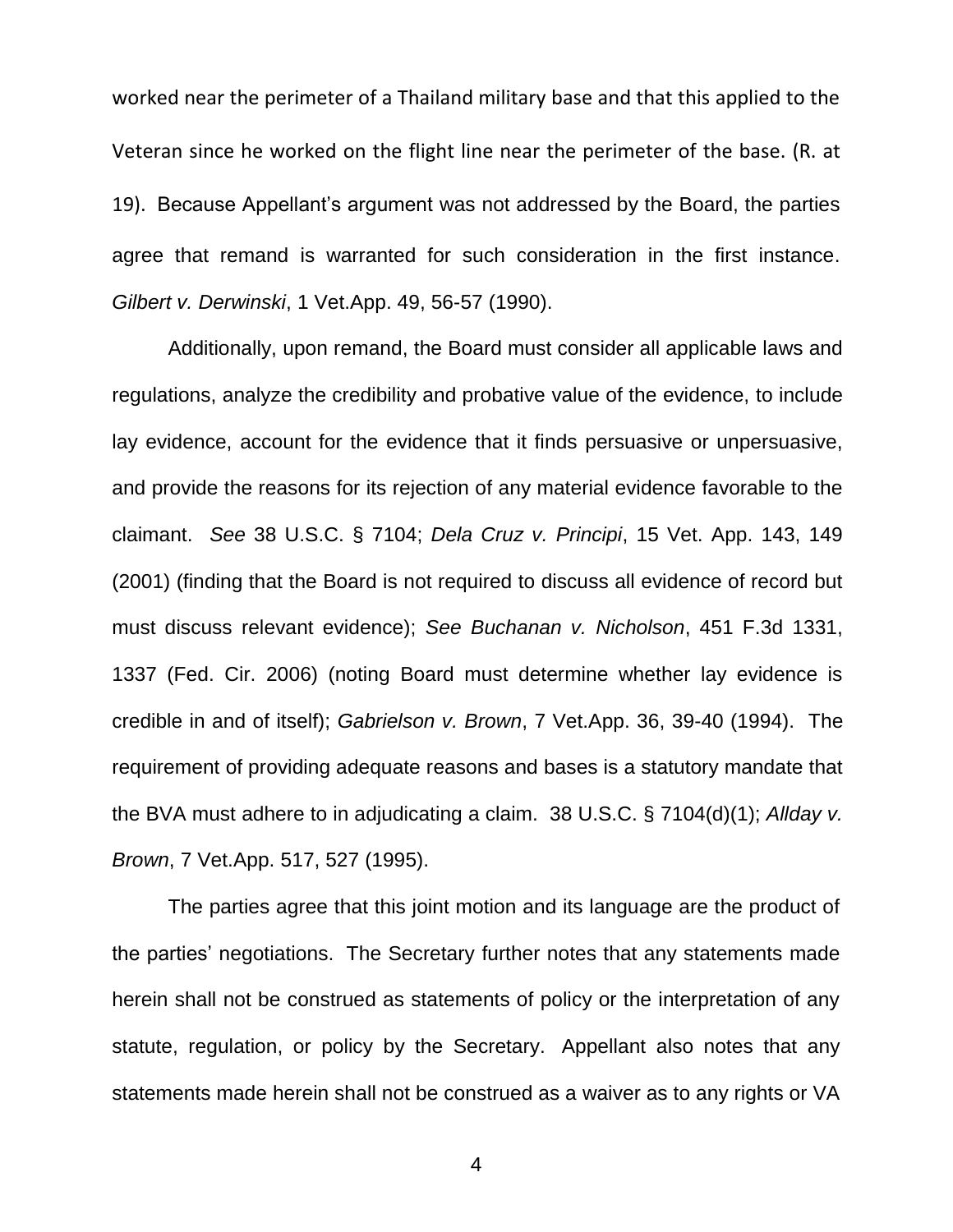duties under the law as to the matters being remanded.

Upon remand, Appellant will be free to submit additional evidence and argument on the questions at issue, and the Board shall "reexamine the evidence of record, seek any other evidence the Board feels is necessary, and issue a timely, well-supported decision in this case." *See Fletcher v. Derwinski*, 1 Vet.App. 394, 397 (1991); *Kutscherousky v. West*, 12 Vet.App. 369 (1999) and *Quarles v. Derwinski*, 3 Vet.App. 129, 141 (1992). In any subsequent decision, the Board must set forth adequate reasons or bases for its findings and conclusions on all material issues of fact and law presented on the record. *See*  38 U.S.C. § 7104(d)(1); *Gilbert [v. Derwinski](http://web2.westlaw.com/find/default.wl?tf=-1&rs=WLW10.04&referencepositiontype=S&serialnum=1991135753&fn=_top&sv=Split&referenceposition=56&findtype=Y&tc=-1&ordoc=2009339181&mt=FederalGovernment&db=463&utid=1&vr=2.0&rp=%2Ffind%2Fdefault.wl&pbc=DE686EBE)*, 1 Vet.App. 49, 57 (1990). Before relying on any additional evidence developed, the Board should ensure that Appellant is given notice thereof and an opportunity to respond thereto. *See Thurber v. Brown,* 5 Vet.App. 119 (1993); *Austin v. Brown,* 6 Vet.App. 547 (1994). VA must also provide for the expeditious treatment of this claim on remand from the Court. *See* 38 U.S.C. §§ 5109B, 7112.

**WHEREFORE**, the parties respectfully move the Court to enter an order vacating and remanding the April 17, 2018, Board decision in accordance with the contents of this motion, applicable statutory and regulatory provisions, and decisions of this Court.

5